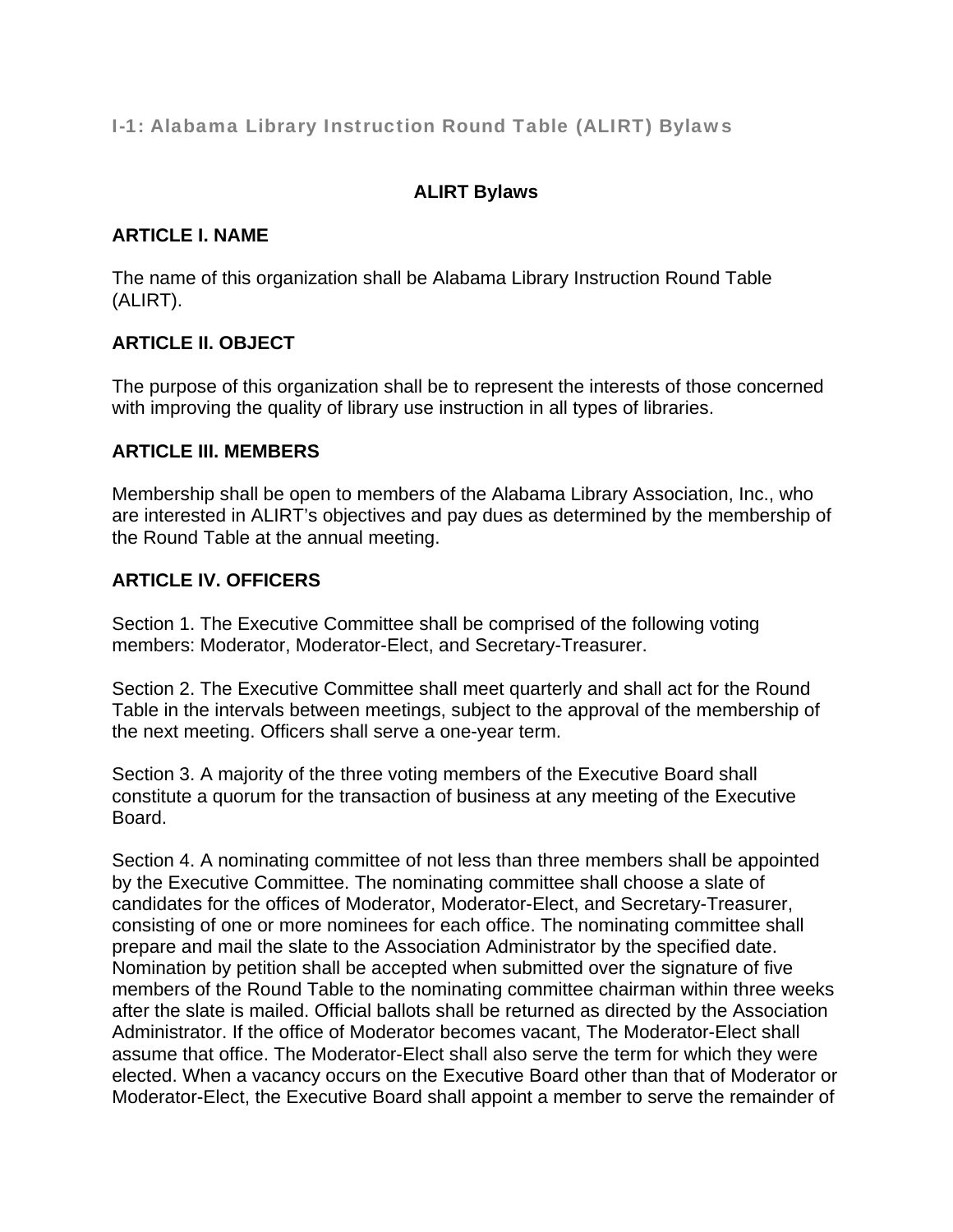the term.

Section 5. Resignation. Any officer of the Association may, at any time, resign by addressing and delivering a letter of resignation to the President or to any other officer of the Association or by reading same at a meeting of the Executive Council. Any such resignation will be effective on the date stated therein, or, if none be stated, on the earlier of (i) acknowledgment of such resignation spread upon its minutes by the Executive Council, or (ii) one calendar month after the delivery or reading of the letter of resignation as herein above provided.

Section 6. Removal. Any officer elected by the members of Association may be removed at any time, with or without cause, by unanimous vote of all the other voting members of the ALIRT Executive Committee, or by vote of at least two-thirds (2/3) of the individual members of the Committee present and voting at a duly called meeting (which may be held via email) at which a quorum is present.

## **ARTICLE V. DUTIES OF OFFICERS**

Section 1. The Moderator shall be chief executive of the Round Table and the Round Table's representative to the Alabama Library Association, Inc. Executive Council, and shall send notification of meetings, and submit request-for-payment forms.

Section 2. The Moderator-Elect shall assume the responsibilities and perform the duties of the Moderator in the absence of the Moderator and serve as Program Chairman. At other times the Moderator-Elect shall serve as parliamentarian. If the Moderator-Elect must become Moderator to complete the term of the previous Moderator, he shall also be eligible to serve the term for which he/ she was elected.

Section 3. The Secretary-Treasurer shall handle correspondence, keep minutes of general and Executive Board meetings, and shall keep necessary and proper records.

## **ARTICLE VI. COMMITTEES**

Section 1. The standing committees shall be: Membership, Nominating, Bylaws/Handbook, and Programs. Ad Hoc committees shall be appointed by the Executive Board when necessary.

Section 2. Special committees shall be created by the Executive Board as needed.

Section 3. Committee members shall be appointed by the Moderator with the advice and consent of the Executive Board.

Section 4. All committees shall maintain records of their proceedings and shall report at the annual meeting.

Section 5: Chairpersons of the committees shall be appointed by the moderator.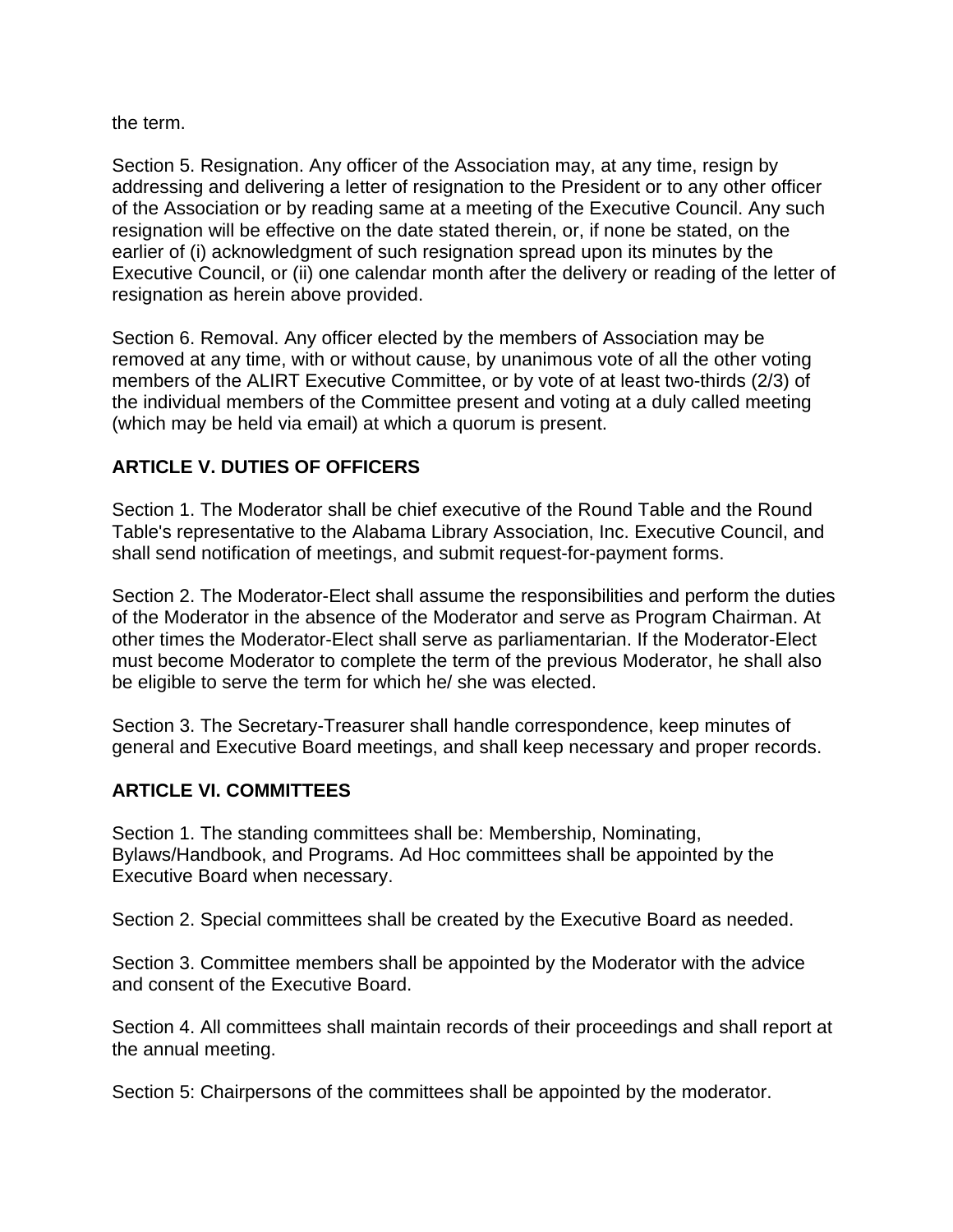## **ARTICLE VI. MEETINGS**

Section 1. There shall be one business meeting a year held at the time of the annual meeting of the Alabama Library Association, Inc.

Section 2. Other meetings shall be held on call of the Moderator, on call of the Executive Council, or by petition of one-fourth (1/4) of the membership.

Section 3. Written or printed notice of meetings shall be delivered as prescribed in Article III, Section 3 of the By-laws of the Alabama Library Association, Inc.

## **ARTICLE VII. EXECUTIVE BOARD**

Section 1. There shall be an Executive Board consisting of a maximum three (3) voting members: the Moderator, Moderator-Elect, and Secretary-Treasurer.

Section 2. The Executive Board shall have general supervision of the affairs of the Round Table in the intervals between meetings.

# **ARTICLE IX. PARLIAMENTARY AUTHORITY**

*Robert's Rule of Order* , latest edition, shall govern the Round Table in all cases to which they are applicable and in which they are not inconsistent with the By-Laws of the Round Table or the Alabama Library Association, Inc.

## **ARTICLE X. AMENDMENT OF BYLAWS**

The By-Laws may be amended by a majority of the members of the Round Table present at the annual business meeting or any called meeting, provided members are given notice at least 21 days prior to the meeting. Proposed changes must be distributed 14 days prior to the meeting. Amendments to the ALIRT By-Laws is subject to the approval of the ALLA Executive Council.

## **ARTICLE XI. EXAMINATIONS AND ELECTIONS**

Section 1. The Executive Board may prescribe election by ballot at a meeting or by mail or otherwise.

Section 2. The Executive Board shall choose a slate of candidates for the offices of Moderator-Elect, Secretary-Treasurer, and two (2) Members-at-Large. The Executive Council shall approve and publish the slate in accordance with the Alabama Library Association, Inc. election procedures.

Section 3. The Moderator Elect shall validate and announce the election results to the membership when held at Convention. Otherwise, the Tellers Committee of the Alabama Library Association, Inc. shall be responsible for validating election results. A